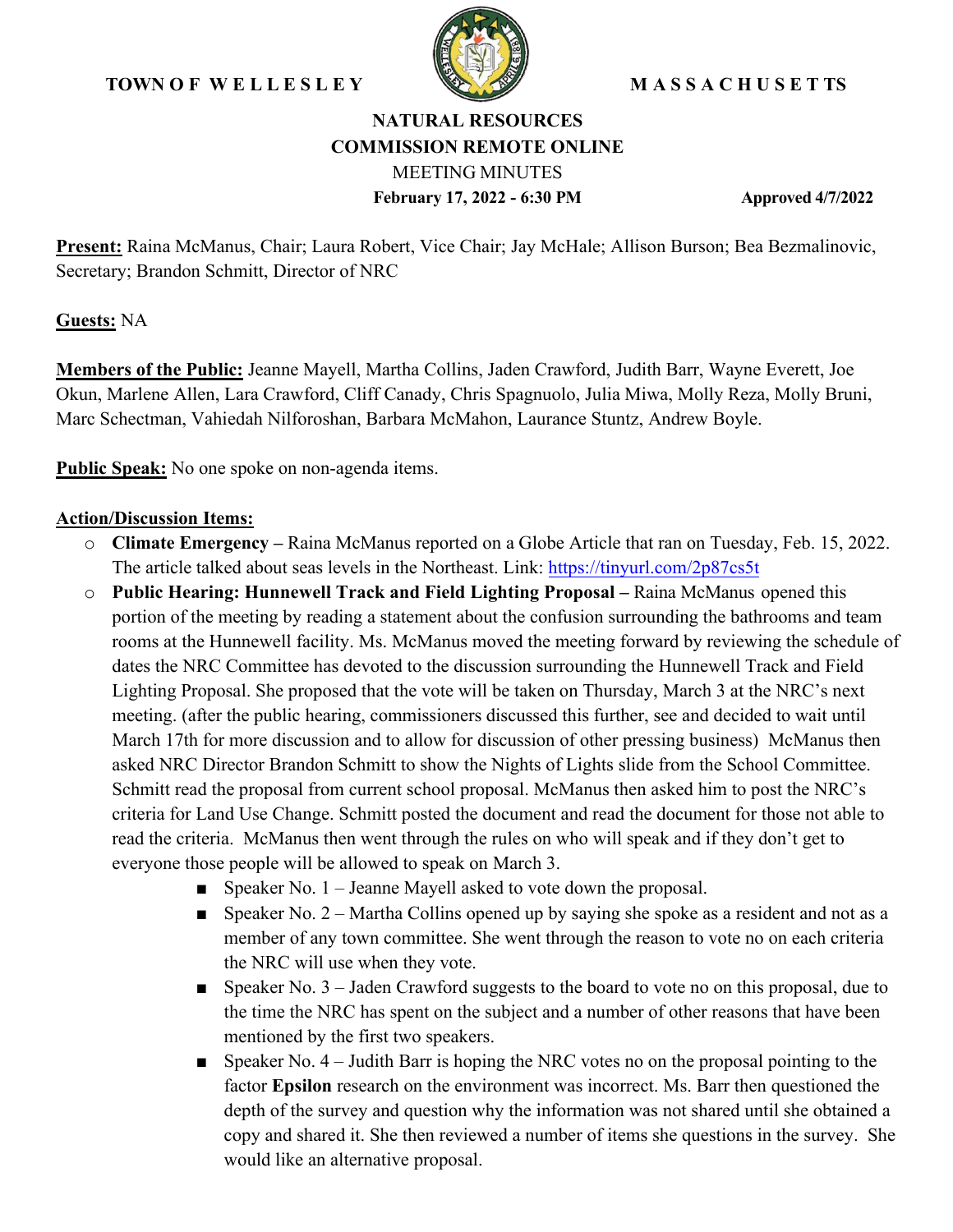- Speaker No. 5 Wayne Everett resides at 29 Rice Street and suggests this is the desire to play night football games. He reviewed the past meetings from the Playing Field Task meetings. He talks about the fact that there will be lights on more than the number suggested. He asks the committee to vote no on the proposal.
- **•** Speaker No.  $6 Jo$  Okun spoke about the noise and spoke with a neighbor a mile away and can hear the noise on a game day. Claims the choice should be clear that Hunnewell Track and Field is a protected land under Article 97 of the Mass. Constitution. A yes vote would ignore the NRC's own policy and ask the committee to vote no.
- Speaker No. 7 Marlene Allen resides at 29 Rice Street. She talked about the committee by the NRC and is against the lights, poles, noise at Hunnewell Track and Field.
- Speaker No. 8 Lara Crawford lives on 15 Rice Street and urged the committee to vote no. She referenced photos she sent to the committee on Feb. 2 on her usual walk.
- Speaker No. 9 Cliff Canaday lives at 55 Smith Street and see no need for lights. He sees not benefit to the community and points to the cost as well. He urged the NRC to vote no.
- **•** Speaker No.  $10 -$ Chris Spagnuolo is a neighbor of the high school and is in favor of the lights at Hunnewell.
- **•** Speaker No. 11 Julia Miwa is a resident of Wellesley since 1994. She is urging the NRC to vote yes on the current proposal.
- Speaker No. 12 Molly Reza are a 22-year Wellesley resident and has a sophomore at the high school. Talked about her family experience after a night game in Needham. Urging change and thinks lights will be an improvement to the town and asks for an approval the proposal.
- Speaker No. 13 Molly Bruni a resident and Wellesley High School graduate. Talks about her experience when she was in high school and went to a night game in Framingham. Would like the NRC to approve the current proposal for the community.
- Speaker No. 14 Marc Schectman talked about the amount of lights and it seems to always fall on his neighborhood. He is asking the NRC to stop the push for more lights.
- Speaker No. 15 Erin Hester lives on Twitchell Street a few blocks away and is actually speaking for a neighbor who is an abutter of the field. She read a letter from her neighbor who lives on Smith Street. Both her and her neighbor urges the NRC to vote no.
- $\blacksquare$  Speaker No. 16 Vahiedah Nilforoshan who lives on Twitchell is in opposition to the lighting of the field. Claims Wellesley has a high athletic participation and is known for their excellence on and off the fields. She continued by saying there is no world that exists where having lights is a necessity for having a successful athletic program. Spoke about the negative effect it will have on the environment and the neighborhood.
- Speakers No. 17 Barbara McMahon is speaking as a resident after being involved in town government in Wellesley for over 30 years. There has always been support for lights on the field knowing the neighbors would not agree. Talked about the town and how it responds and respects the neighbors in Wellesley. Urges the NRC to reject the current proposal and work out a plan to rent lights and compromise we can all agree to.
- Speaker No. 18 Andrew Boyle talks about social and emotional health of the children in the town of Wellesley. Suggests the need for lights is to finish day games that never finish due to nightfall. Claims the lights are to finish day close to night time activities.
- Josephine Chen correction of the number of nights and hours of how long the lights will be used. Asked for clarity on the hours and nights expected the lights to be used.